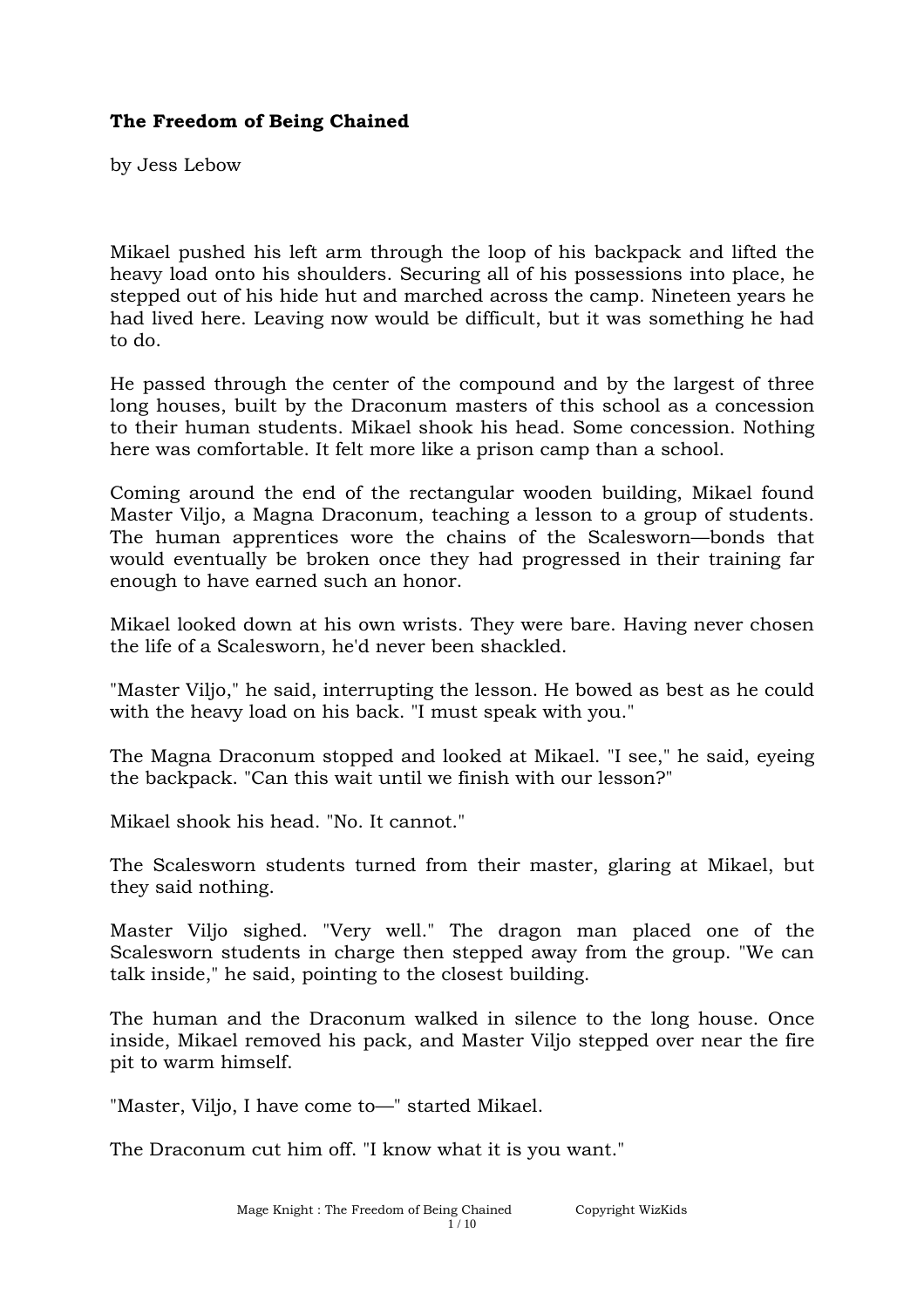Mikael crossed the room to the fire pit.

"How many years have you been under my tutelage?" asked Master Viljo.

Mikael, settling cross legged on the floor before his master, bowed his head. "Since my first memory, Master."

"Yes." The wrinkled Draconum unfurled his wings, stretching them in the stale air of the wooden longhouse as he began to pace. "And how old are you now?"

"I have seen nineteen years in this life." Mikael watched Viljo. He'd seen his dragon-like master act like this before, and it put him on edge.

"A ripe old age, nineteen."

Mikael got back to his feet. "Master, I have trained many long years for this. You yourself said I was the best student you'd ever trained."

The Draconum chuckled, continuing to pace around a fire burning in the central pit. He clasped his hands behind his back. "And when did I say that? I remember telling you no such thing."

"I overheard you speaking to Master Tiana," admitted the apprentice.

"I see. Do you make a habit of invading others' privacy?"

"Only when it concerns me, Master." Mikael let out a frustrated breath. "But now you are avoiding the subject."

Master Viljo stopped pacing and turned toward his student. He ran his weary-looking eyes over the young man, and Mikael felt as if he were being examined from the inside out. The Draconum's deep, piercing stare made him vulnerable—as if he were standing in the middle of the longhouse completely naked. If anybody in the Land could see through his skin and know what was in his heart, it would be Master Viljo. The thought sent a chill up Mikael's spine.

"I am ready."

Master Viljo took a step closer to his apprentice. "If you were truly ready, you would not be so eager to leave here."

"Since I was a young boy, you have taught me that one must fight for what one believes in."

The Draconum nodded. "Yes, I have, and you should."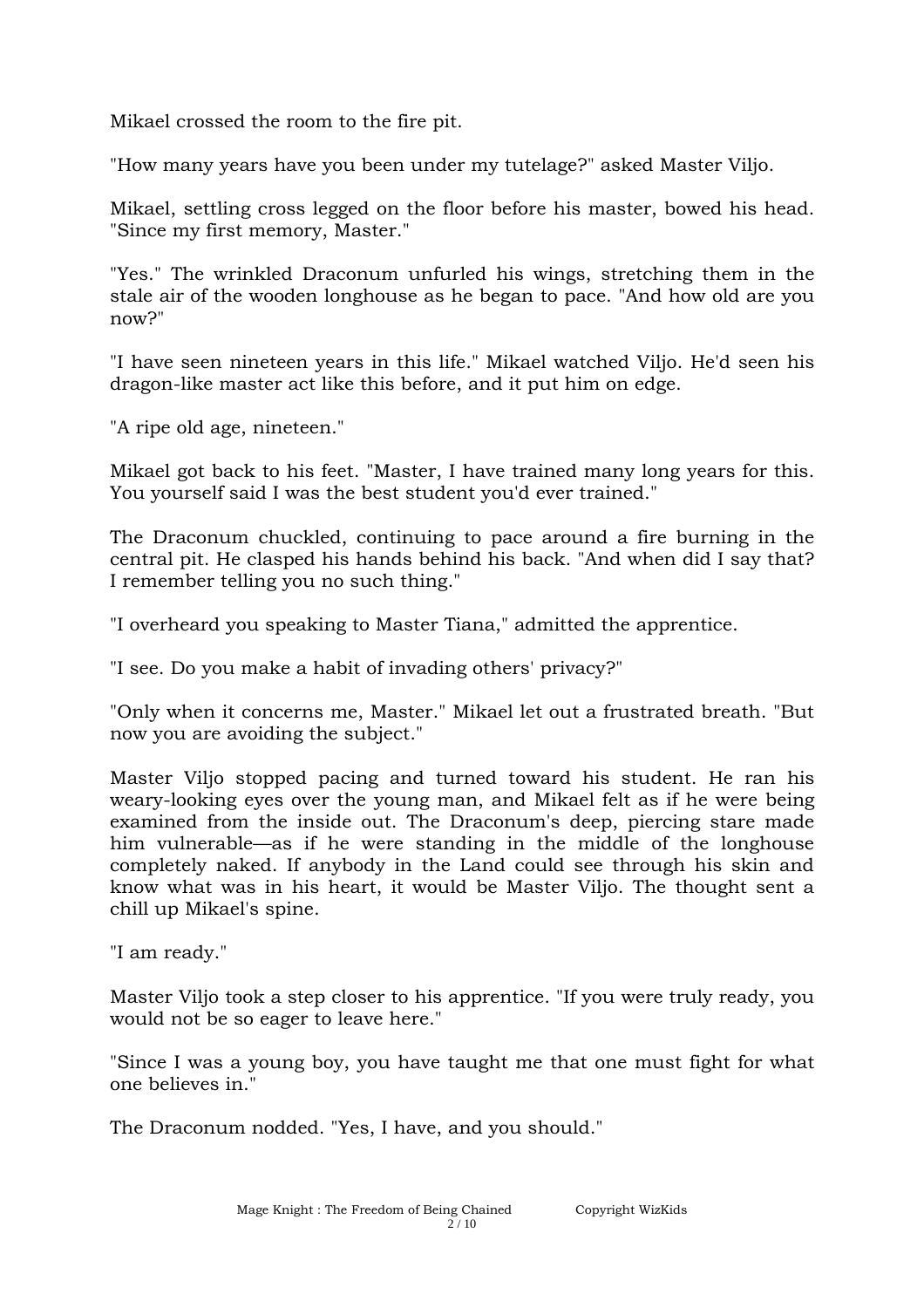Mikael closed his eyes, breathing deeply to center himself and control his fear. He knew what he had to say. He would say it, but only on his own terms. "I believe that whoever killed my father and mother should be brought to justice." He opened his eyes.

Master Viljo nodded. "I know what you believe. I have known you would try to enact revenge for your parent's death since the day you were placed under my care, and I have tried to train you to the best of my ability for this day." He narrowed his eyes at the boy. "If you leave now, on this mission of hatred and revenge, then I will have failed."

"I am not like the other Scalesworn here. I did not choose this life for myself. It was chosen for me." Mikael lifted his arms, showing his master his naked wrists. "I do not wear the chains."

"Yes," replied the Magna Draconum. "I am aware of how you came here, but that does not change what I have said."

"Is that your answer?"

Master Viljo smiled sadly. "You have never needed my permission to leave this place," he said, indicating the door with a wave of his hand. "You are not a prisoner here—" he held up a single scaly finger attached to a long, sharp claw—"though at times I have heard you speak of me as a warden."

Mikael smiled. "When did I say that? I remember telling you no such thing."

The Draconum's wings twitched. "You mock me, though I have seen more than ten of your lifetimes in my own."

Mikael lowered his head. "I am sorry, Master."

The old dragon man chuckled. "It is quite all right. We Draconum have a thick skin." He tapped on his scaly hide to prove his point. "There isn't much that can penetrate it. Least of all words." He looked Mikael in the eye. "I bring up this fact only to point out to you something that should be obvious."

"What is that?"

The old creature shook his head. "I am your Master, Mikael. I have trained you since you were very young, and I do not wish you to go out and undo the good work we have already done. I am aware of your need for revenge, but there will be a time and a place where you will get what you desire." The Draconum paused.

"But first you must choose this life, choose to take on the chains—and break them—to become a full Scalesworn. Only then will you be able to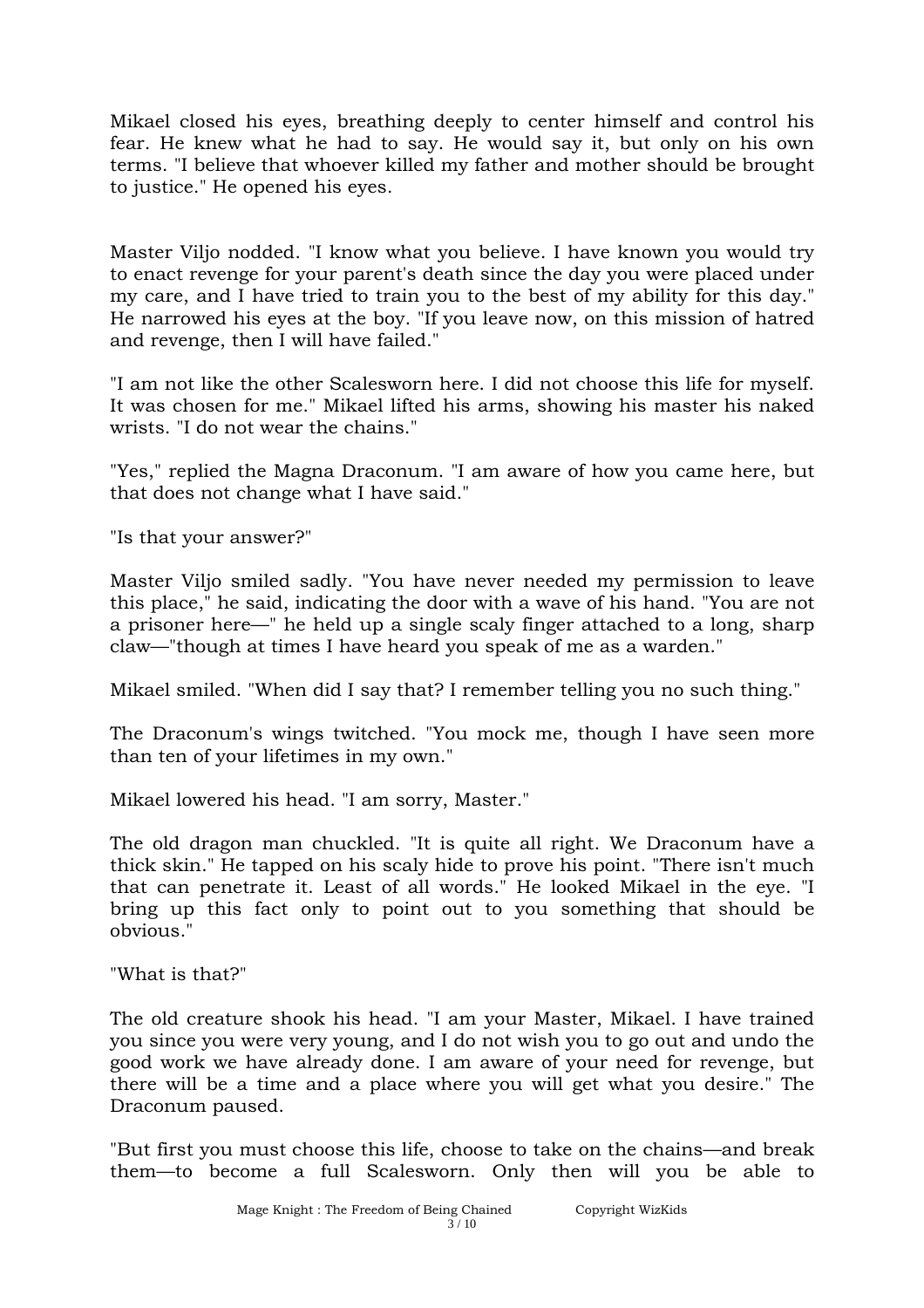comprehend the whole." The dragon man shook his head. "But for now, you are not ready. You conveniently forget your lessons about patience, tactical advantage, and emotional control." He put his paw on the young man's shoulder.

"Until you can look at each challenge through well-balanced eyes, you will not prevail."

Mikael stepped back, pulling himself free of his master's grasp. Dropping to his knees, he bowed his head to the floor.

"I am eternally grateful for your guidance and for the wisdom you granted me. While you do not think my seeking retribution for the death of my parents is a balanced act, I see only that the world will remain lopsided until justice is served. You have taught me well, and in doing so you have shown me that above all else, a warrior must fight for what he believes in." He stood up, looking Master Viljo in the eye. "You may disagree with me, but this is something I must do. With or without your blessing."

Mikael stepped past the Draconum, moving around the fire and toward his pack, near the double doors at the far end of the long house. In the time he'd trained with the Draconum—which encompassed nearly his entire life—this was the only act of defiance he'd made against his master, and the consequences weighted heavily on his mind. The sooner he could walk through that door, the sooner the fear in the pit of his stomach would subside.

As he walked, it seemed as if he'd never reach the end of the long house. His life would be over, an eternity passed, before his foot would finally cross through the threshold. Behind him, he could hear the fire crackling and feel his master's eyes on his back. Ahead, he saw the daylight edging through the cracks in the wooden door. On the other side of those doors, was a long road, one that he had wished to walk since he learned of his parent's death, many years ago.

With one last step until freedom, Mikael heard the whisper of his slippered foot hitting the hard floor. Then the fluttering of wings filled his ears. Mikael tumbled sideways, and he could feel the air rush by as the Draconum passed over him. The young apprentice came back to his feet in a defensive posture, reacting by sheer impulse. As he pulled up, he saw Master Viljo standing before the door, his wings stretched out, barring his passage.

"All right, Mikael," said the master, "you have won this battle. I will give you my blessing to pursue your revenge, but I have one condition."

Mikael stood up straight, dropping his hands to his sides. His heart was pounding hard, but a smile spread across his lips. "Thank you, Master Viljo. What it is you desire?"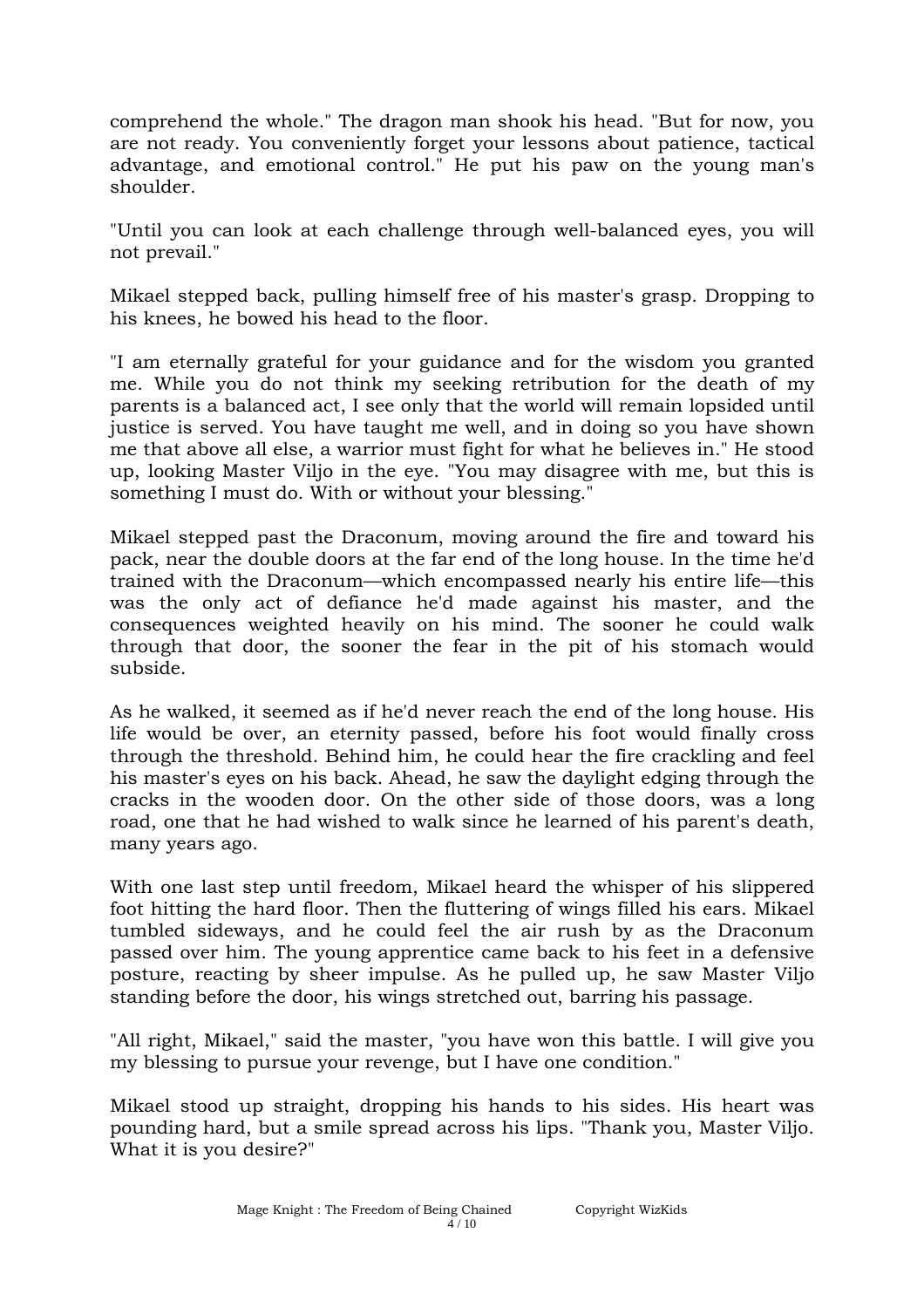The Draconum lowered his wings. "Only that you allow me to tell you a story."

Mikael was skeptical "You wish to convince me that I am on a fool's errand by telling me a parable."

The dragon man shook his head. "No, Mikael. I am through trying to persuade you. You have made your decision, and now I merely wish to save you some time." Master Viljo opened his palm and held it out toward the fire pit. "Please, be comfortable while I relate my tale."

Mikael nodded and took a seat near the fire.

Master Viljo paced around the pit. His brow was furrowed, and he wrung his hands as he walked. Mikael sat quietly.

Finally, the Draconum began. "I have told you that your parents were killed when you were but a baby."

Mikael nodded.

"And I have told you that you came into my custody shortly thereafter. You know the rest of your own story from there." Viljo paused. "What you don't know are the events leading up to your parents' untimely demise."

Mikael squirmed. Master Viljo's voice sounded so serious, almost nervous.

"Your parents," continued the Draconum, "were Scythrians—gypsies. Some in these parts called them barbarians, but I prefer less judgmental titles."

"Scythrians?" asked Mikael. "I've never met any."

"They move around a lot, as you would expect of a nomadic culture," explained the Draconum. "They keep to themselves mostly, often migrating up and down these Scythrian Mountains, farther to the East during the colder months and up here to the West when the sun stays out long enough to keep them warm."

Master Viljo stopped, turned around, and began pacing the fire pit again, only this time in the opposite direction.

"For years the Scythrians camped all along and around these parts," Master Viljo raised his hand in the air and spun it around, indicating the terrain surrounding the long house.

"Here?"

The Draconum nodded. "Yes."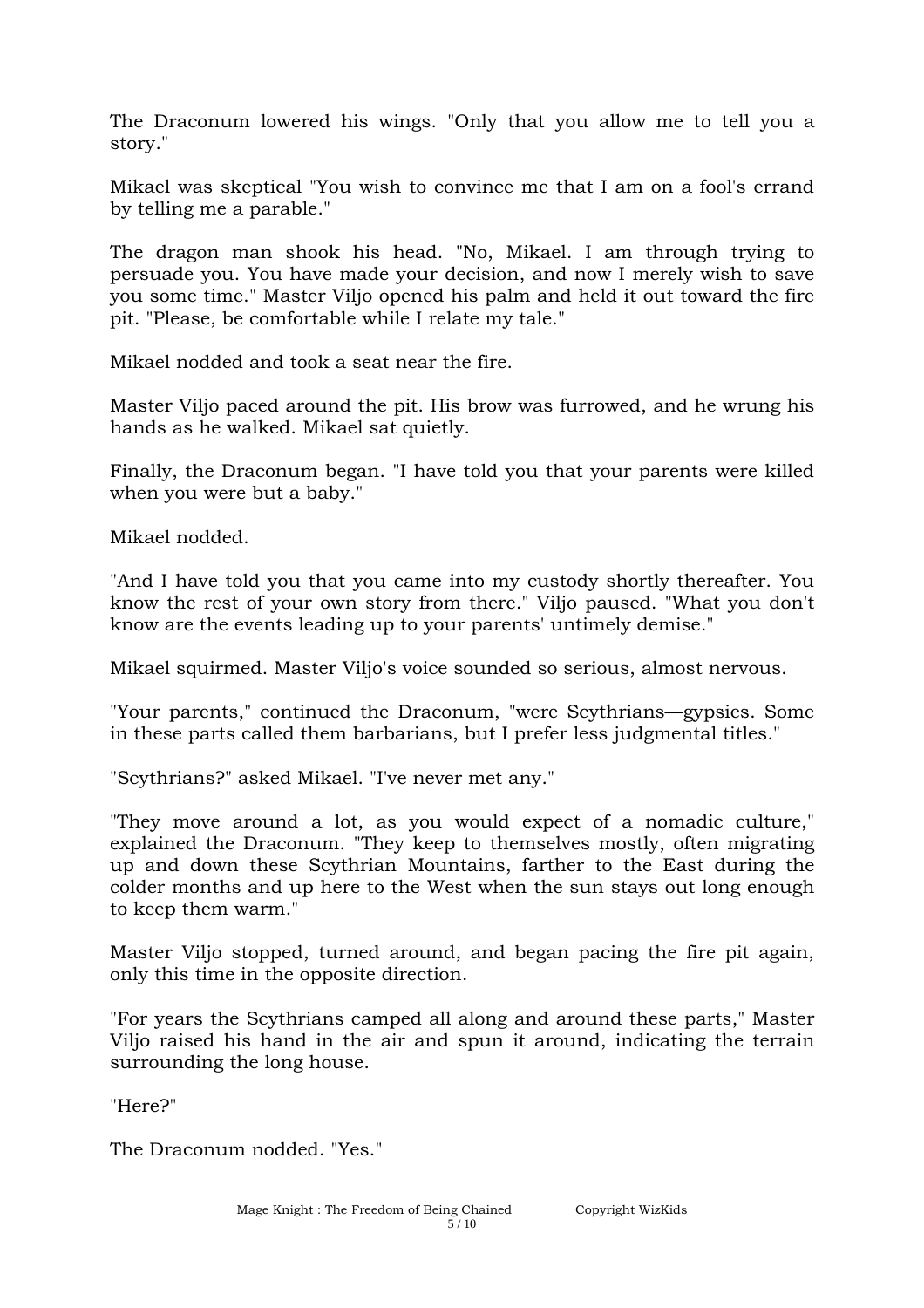Mikael scratched his chin. "I've seen their abandoned camps, but never a real Scythrian." He though about it a moment more. "Well, I think I saw one once, but he was so far away I couldn't be certain."

The old master nodded, looking at the floor. "They no longer come here."

The ominous tone of the Draconum's voice set the small hairs on Mikael's back on edge.

"As I said, for years the nomads came to these parts, camped, then left when the weather turned colder. Never were there any problems between the Draconum and the Scythrian." The dragon-man shrugged. "It could be that they simply didn't know we were here. Or, possibly they chose to ignore us, as we did them. Whatever the case, all was in balance."

"Until?" Mikael could see where this was going.

"Until one season the Scythrians chose to camp in the clearing near the hot spring."

Mikael nodded. He knew that place well. It was nearby.

Warm water bubbled up from deep in the ground, rushing out into three natural rock pools. The one closest to the spring itself was too hot for Mikael to enter, but the other two, fed by the first, cooled substantially, and he enjoyed bathing there nearly once a week. It was part of the ritual all Scalesworn performed, keeping themselves clean so that their Draconum masters didn't have to smell them.

Mikael chuckled. Sometimes he wished Master Viljo was required to follow the same cleanliness guidelines. Human apprentices weren't the only ones who smelled.

"What happened then?"

"Balance was undone," said the master. "The Scythrians are very private, fiercely suspicious people. I suspect they were looking for Magestone, and they did not like sharing the spring with us. The first Scalesworn who ventured over to take their weekly ritual were warned off at spear point and told never to return."

"They did not fight?"

"No," replied the elder. "Would you have?"

Mikael thought about it for a moment. "No. Probably not."

The Draconum nodded his approval. "Why?"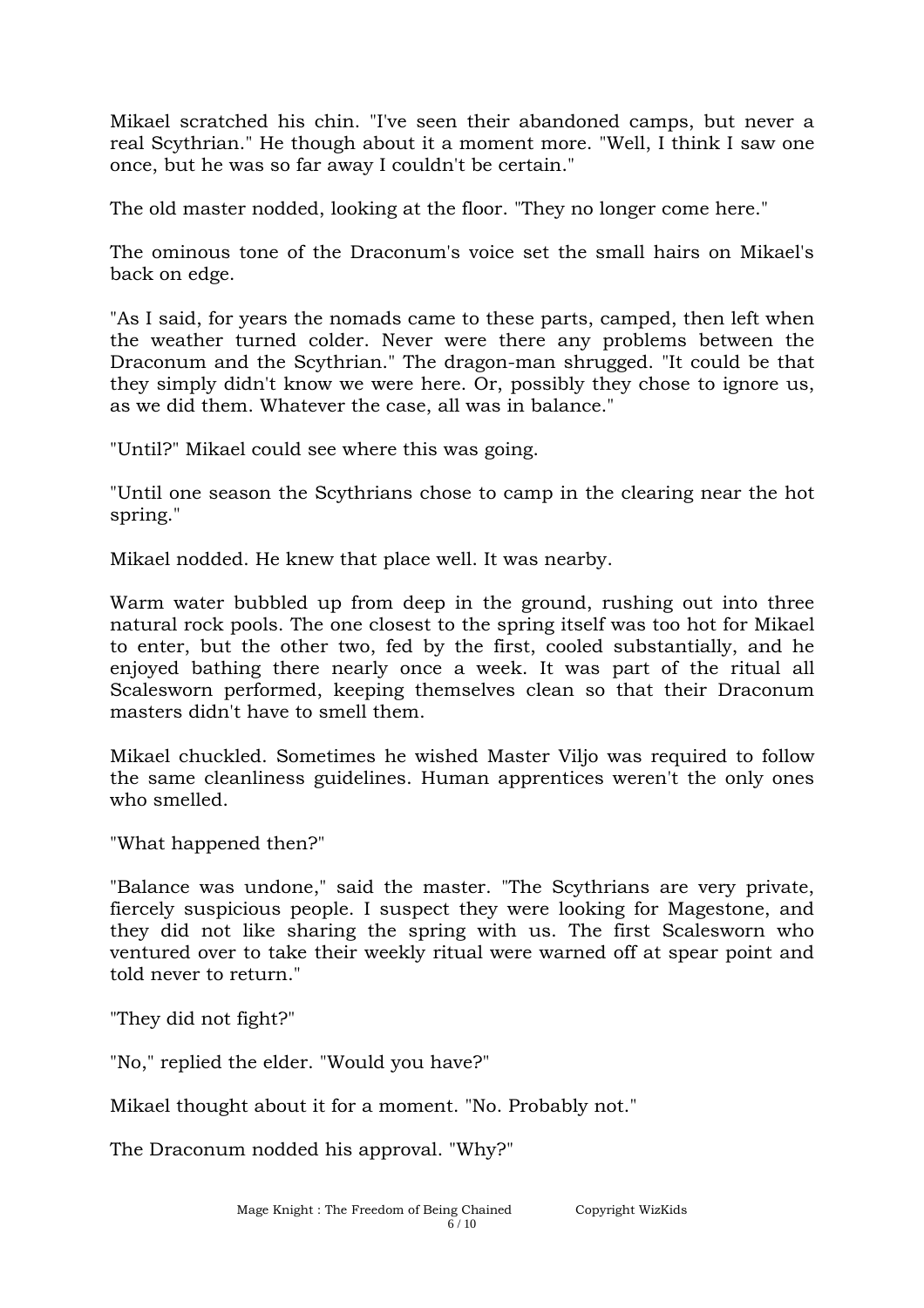"Because physical might is not the first option but the last alternative."

The dragon man smiled. "There is still hope for you Mikael."

"Thank you, Master. But what does this story have to do with my parents?"

"I'm getting to that. Instead of fighting with the Scythrians, the collected Draconum masters of this camp decided to modify the washing ritual for that season. Late at night, using simple magics to cover our trail, we sent foraging groups down to the spring to bring back hot water. We continued with our lives, in a slightly different fashion, hoping to avoid a conflict and allow the natural order of things to return to its regular state." Viljo shrugged. "And it did. After the season passed, the nomads left, as we knew they would, and things returned to normal."

Master Viljo stopped his pacing to look into the fire. His attention seemed to linger on the tips of the flames, but his eyes were unfocused, and Mikael could tell the old man was elsewhere.

"But the nomads returned," continued the Draconum. "And they camped in the same spot, right beside the spring. Only this time, they set up sentries and guards."

"Why did they do that?"

The old master shook his head. "I do not know. Their numbers seemed dwindled since the year previous. Perhaps they had encountered bandits in the seasons they were away. Whatever the truth may be, I suspect something terrible happened to them, and this was their way of preventing it from happening again. But while they were protecting themselves, they were also preventing us from sneaking down to the spring at night. So once again, things were unbalanced."

"What did you do?"

"The collected Draconum masters once again held a meeting, and it was decided that we would send a delegation down to try to negotiate with the Scythrians. After all, we had as much claim to the spring as they did. We needed it for one of our rituals, and though we had tried to avoid this conflict, we had no choice but to confront them."

"Were you in this delegation, Master?"

"No. Thankfully not. The council sent three Scalesworn and a single Draconum to talk with the nomads. The thinking was that the Scythrians would respond better to humans than to dragon men but that at least one of our kind should go to represent the wishes of the school." Master Viljo rubbed his scaly paw across his face. "That thinking must have been wrong."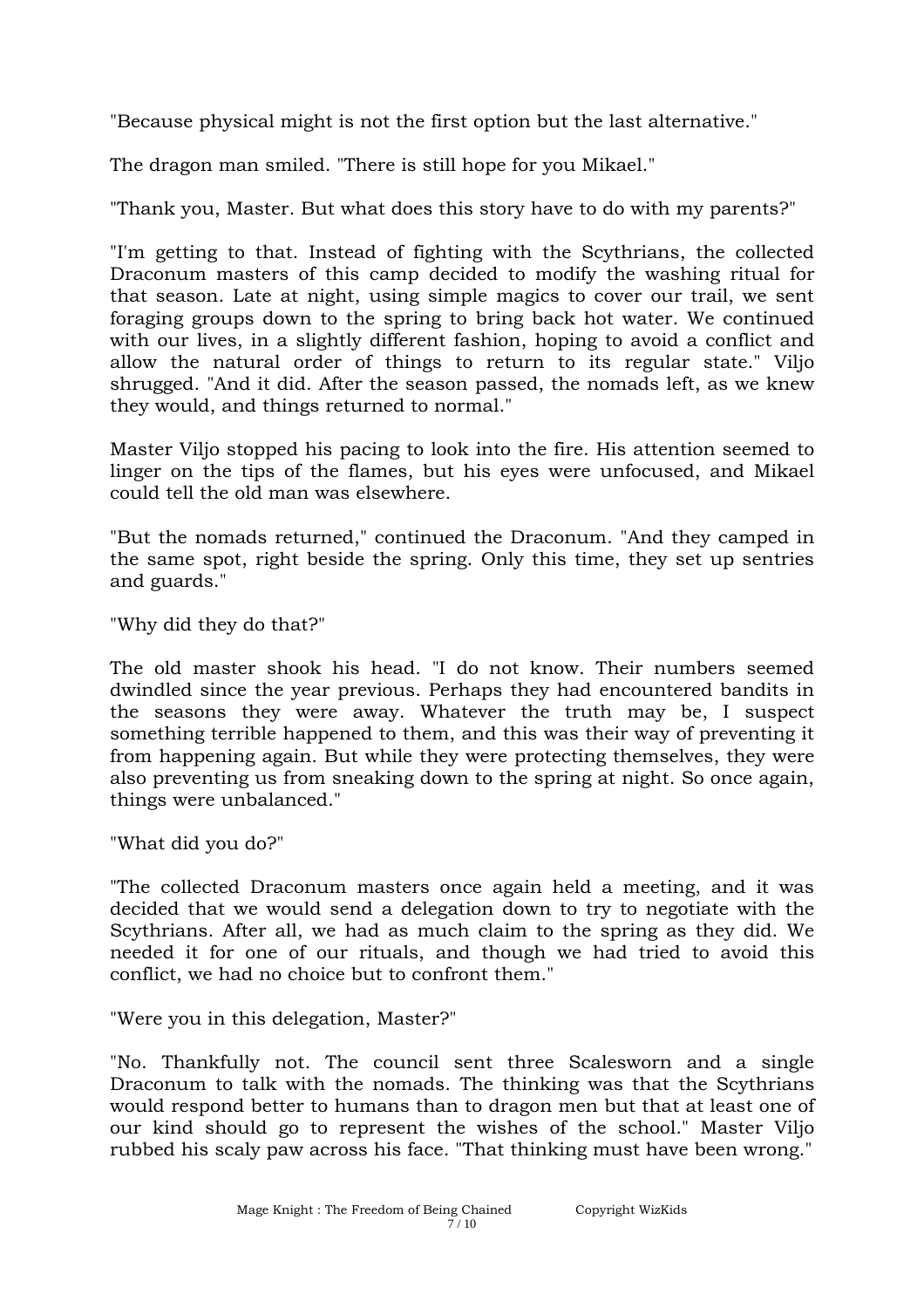"Why do you say that?"

Master Viljo closed his eyes, and a shutter rose through his body. "None of them returned from that meeting."

"They killed the entire delegation?"

The Draconum nodded. "Yes."

"Over the use of a hot spring?"

"No one knows," explained the Draconum. "When we found their bodies, they were several hundred feet from the spring. It didn't appear as if the delegation had even made it to the Scythrian camp. It could have been an ambush, or perhaps they held a meeting right were they first met. Only the heavens know, but of one thing we are sure—their presence angered the Scythrians, and they came here to this camp."

"Here?" Mikael couldn't believe it. "They came here?"

"Not more than a few hours after the delegation left. I was sitting just where you are now, meditating on the next day's lessons, when we heard commotion along the dirt path. Everyone in the long house rushed out to find the entire Scythrian tribe attacking our camp. Two hide huts were ablaze, and a handful of Scalesworn had mounted a defense of the school."

Mikael sat up on his haunches. He couldn't imagine someone so stupid as to attack a Draconum school. "Was it a massacre?"

"Yes and no," replied master Viljo. "The fight raged on for more than a day. Unbeknownst to any of us, the Scythrians had a powerful magic-user among them, and in the chaos of their attack, many, many Scalesworn died."

Now it was Mikael's turn to shiver.

"But it wasn't just the one with the Magestone on her forehead that caused all the trouble. These Scythrians were good at fighting, I suspect from reallife practice and because of the hardships they had endured as a nomadic people."

Master Viljo stopped before Mikael and placed his hands together before his chest as if he were praying. "But as you would suspect, we defended ourselves against this attack. And yes, it was a bloody affair. Several times we gave the surviving Scythrians a chance to flee with their lives, because it was obvious they could not win. But they did not listen, and in the end, all of the invaders, every single one, was killed."

Mikael stood up, suddenly realizing how the pieces fit together. "So my parents were killed in this very camp?"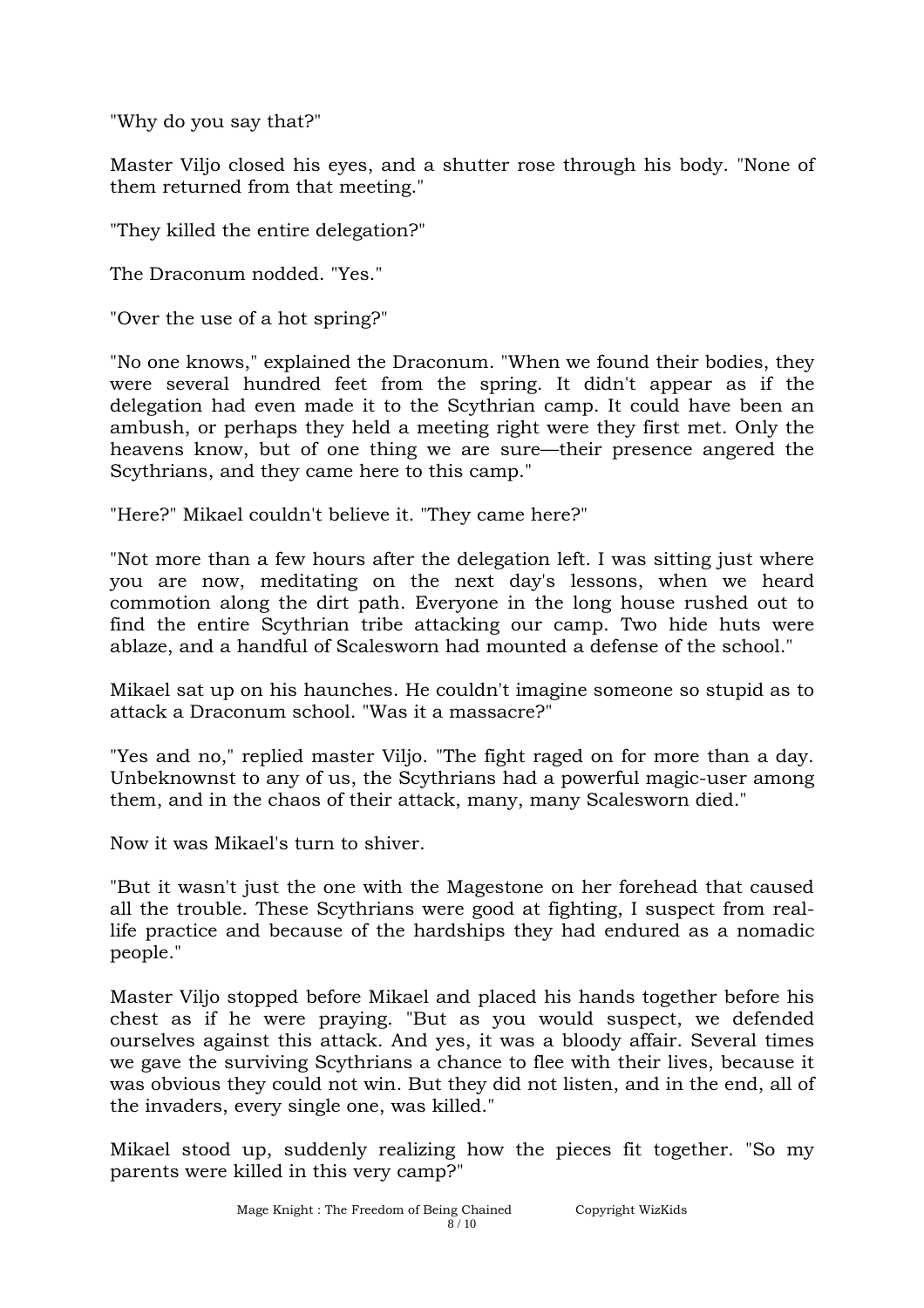"Yes. Mikael, I'm afraid they were."

Mikael grit his teeth, squeezing his fists into tight balls. "Were they killed by Draconum or Scalesworn?"

Master Viljo seemed shaken by this question. "Of your father, I cannot say for certain. To this day I am unsure if he was even with the tribe or if he was one of the unfortunate whom we burned in a pyre afterward. As for your mother, it is safe to say she was the magic-user I spoke of, the one with the Magestone embedded in her forehead."

Mikael was furious now, feeling betrayed and bewildered at hearing this shocking news, and he shook as he spoke. "You have not answered my question."

Master Viljo nodded. "She was killed by a Draconum, Mikael." The dragon man stood up straight to his full height. "She died honorably in combat against me."

Mikael's blood ran cold. He couldn't move or even blink. It was as if all the world had stopped moving, and he was forever doomed to stand at the point of ultimate understanding, never able to go forward, never able to go back, for the rest of existence.

The Draconum master stepped back and bowed once to his apprentice. "After she fell by my hand, I found you, in a bundle strapped to her back. I took it upon myself to train you and give you the opportunity to challenge your mother's killer when you were strong enough."

Master Viljo unfurled his wings, taking a fighting stance with his feet, lifting his hands into a classic defensive position.

"If you feel you are ready, then I am prepared to accept your challenge. But I warn you, I will defend myself, and though I will feel sorrow for your death, I will not hesitate to treat you as an enemy."

Mikael snapped out of his stupor and struck a counter pose to the one his master had shown. Inside, he was conflicted with a rush of emotions—anger, terror, pride, and confusion fought for control. He had never faced a Draconum master, not even in a sparing match. But this creature—the figure who had raised him since he was but a baby—had murdered his mother. More than anything in his life, Mikael had been driven by visions of this moment and the sweetness of his revenge.

But never in his wildest dreams had he imagined it like this.

"What is your desire, Mikael?"